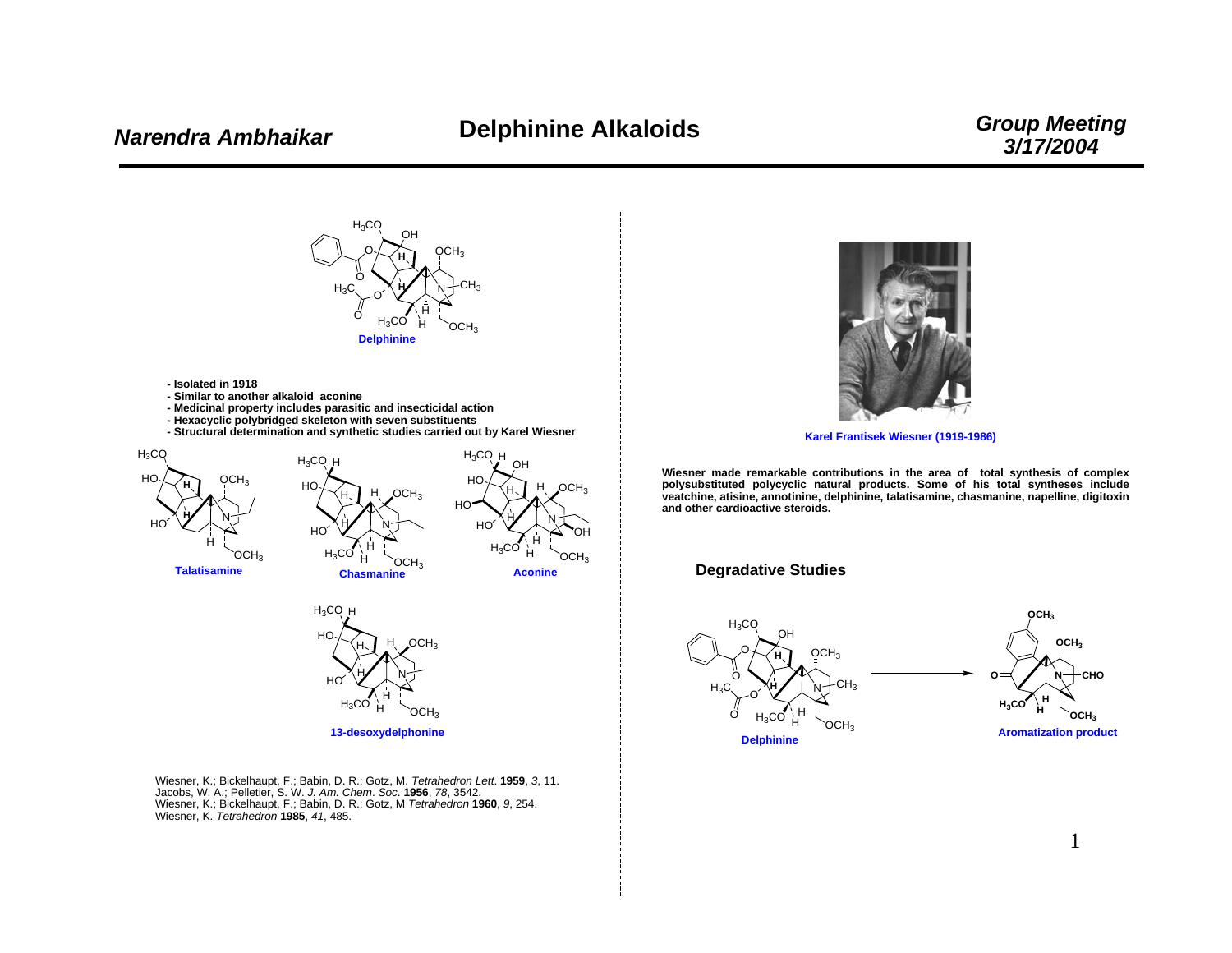The First Generation Approach to Delphinine Type Compounds



Wiesner, K.; Jay, E. W. K.; Demerson, Kanno, T.; Krepinsky, J.; Poon, L.; Tsai, T. Y. R.; Vilim, A.; Wu, C. S Experientia 1970, 26, 1030. Wiesner, K.; Jay, E. W. K.; Poon-Jay, L. Experientia 1971, 27, 363.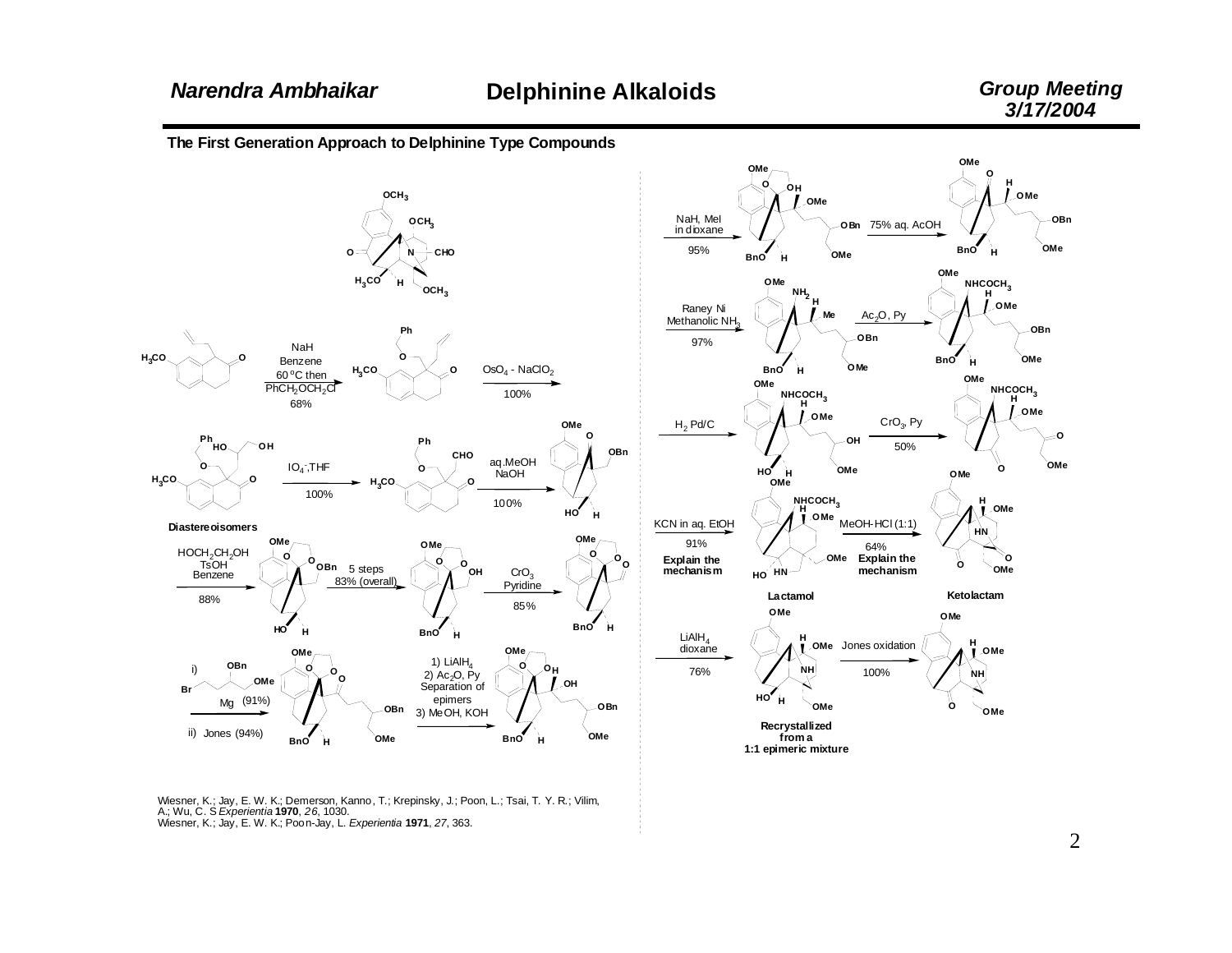

"Aromatic Intermediate" for Delphinine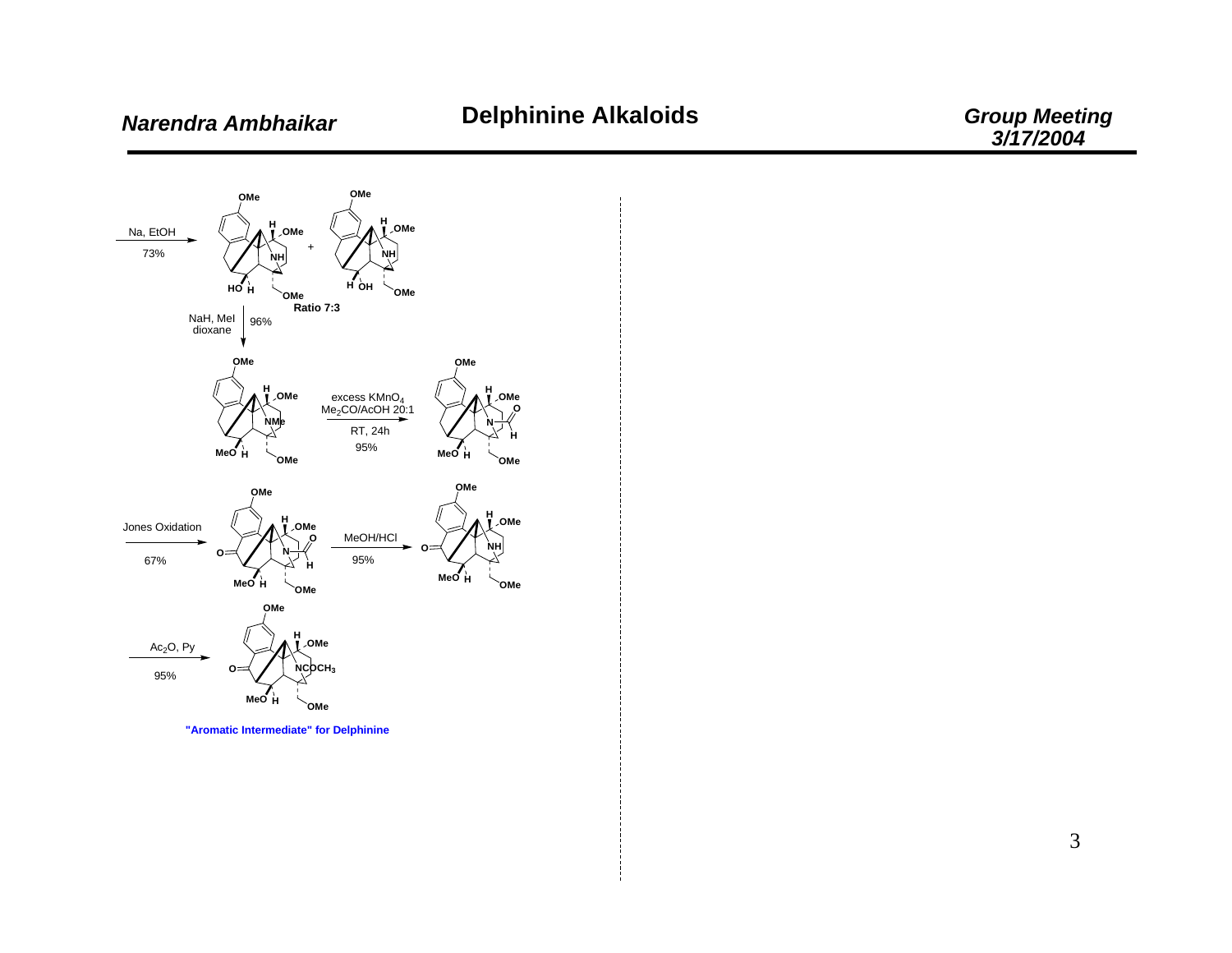4



Wiesner, K. *Pure & App. Chem*. **1975**, *41*, 93. Wiesner, K.; Tsai, T. Y. R.; Huber, K.; Bolton, S. E. *J. Am. Chem. Soc.* **1974**, *96*, 4990.

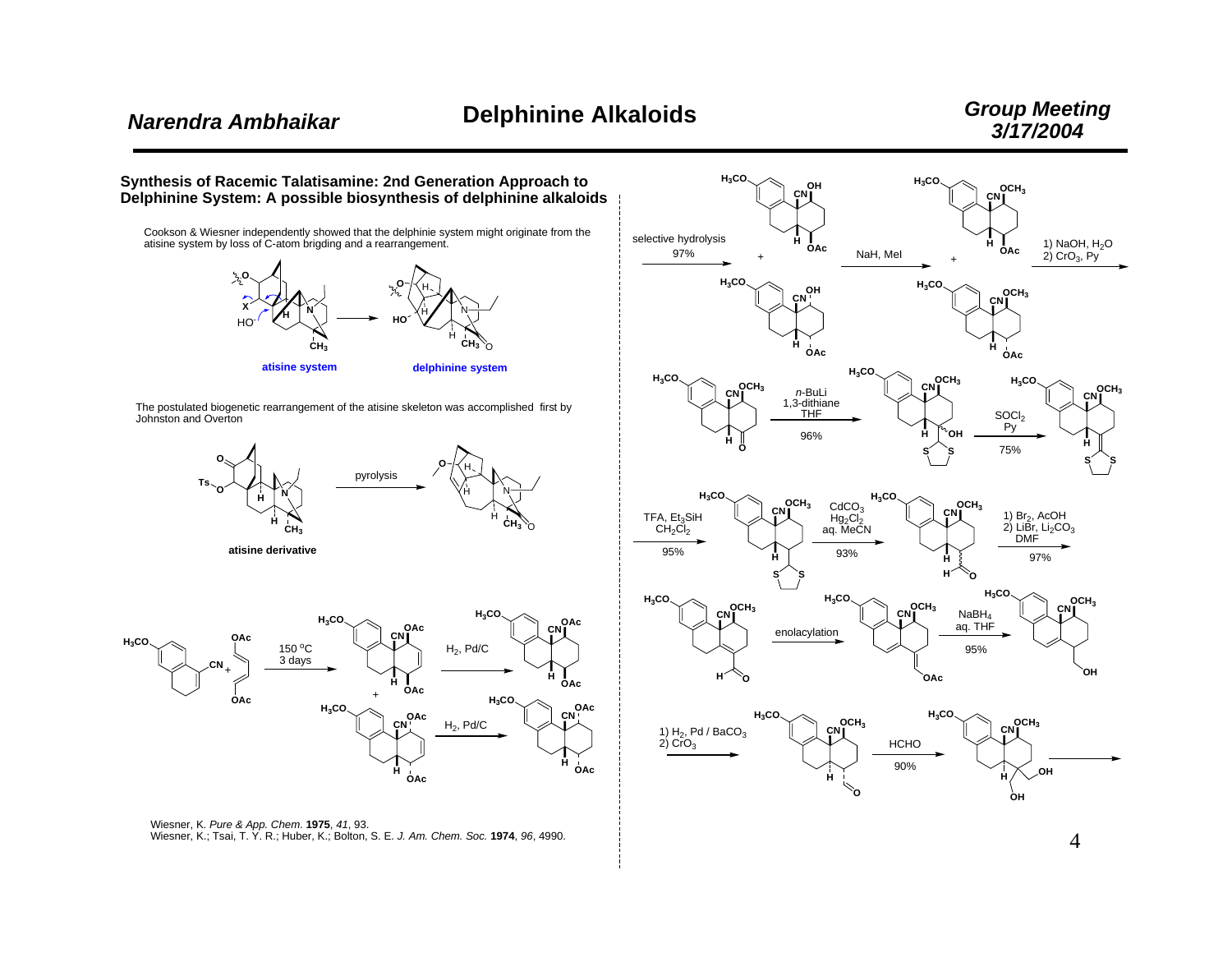### *Group Meeting 3/17/2004*

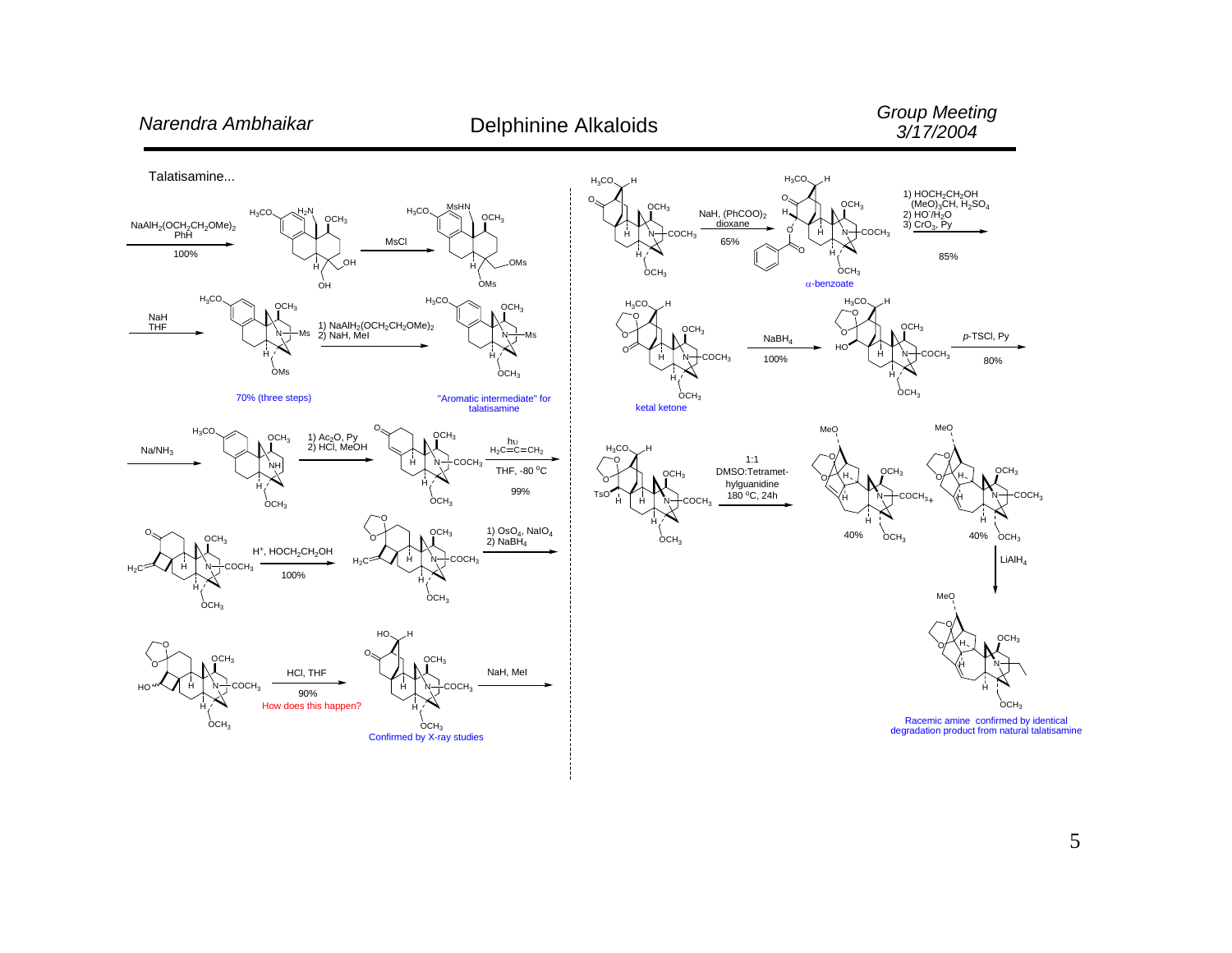# *Narendra Ambhaikar* Delphinine Alkaloids

*Group Meeting 3/17/2004*

Talatisamine...



Edwards, O. E. *Chem. Comm*. **1965**, 318.

Synthesis of Chasmanine: The Third Generation Approach to the Synthesis of Dephinine System





"Aromatic Intermediate"

- Chasmanine has only one substituent less than delphinine (\*)



Methoxy indanone



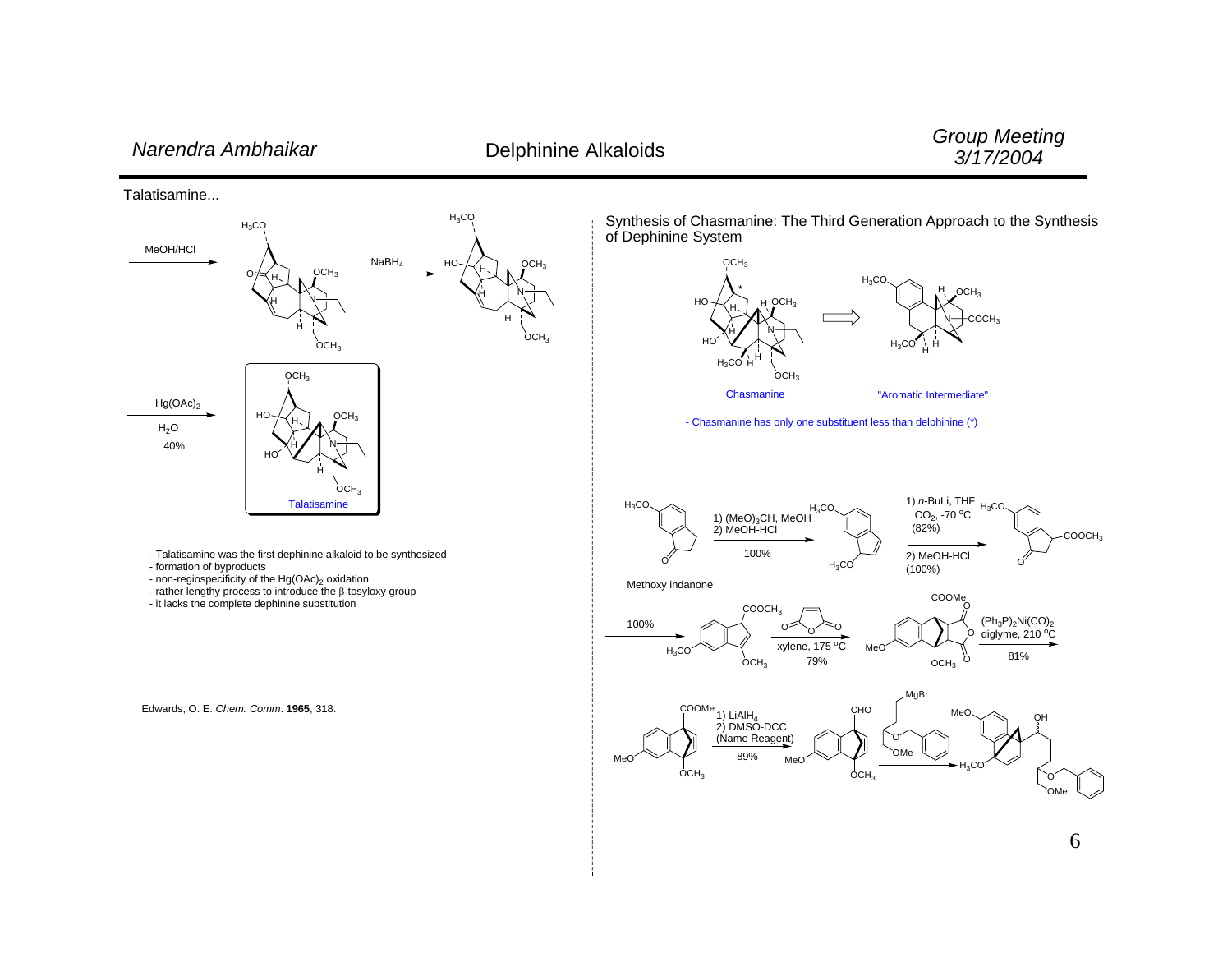**Chasmanine...**

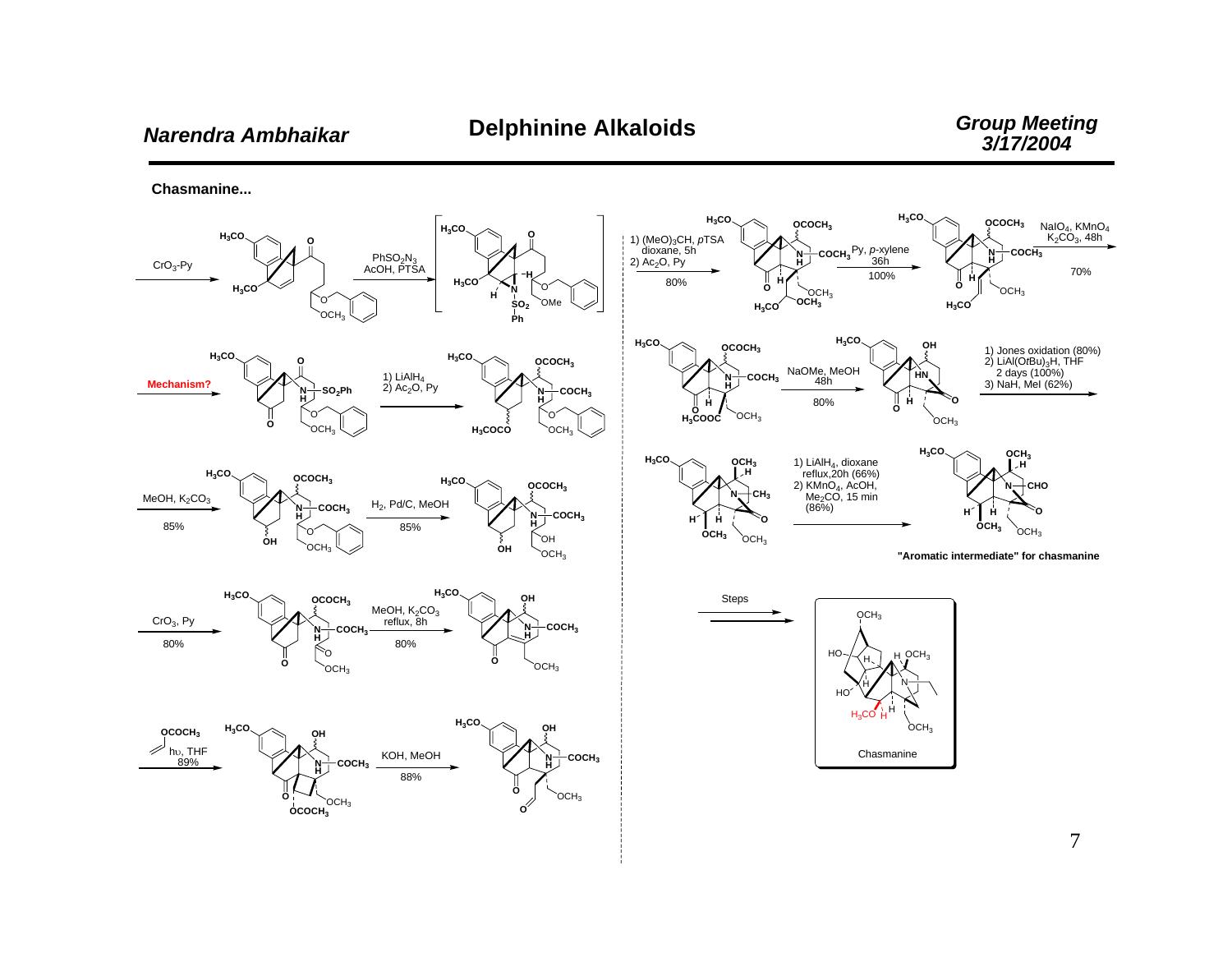**O**

*O***-methyl Indanone**

 $_{\rm H_3C}$ 



**Construction of the Aromatic Intermediate**

**ClCOCH2CH2Cl**

**OCOCH2CH2Cl**

**H3C OMe** (CH3)2SO4

 $K<sub>2</sub>CO<sub>3</sub>$ 



Wiesner, K. *Pure & Appl. Chem*. 1979, *51*, 689. Wiesner, K.; Tsai, T. Y. R.; Nambiar, K. P. *Can. J. Chem.* 1978, *56*, 1451.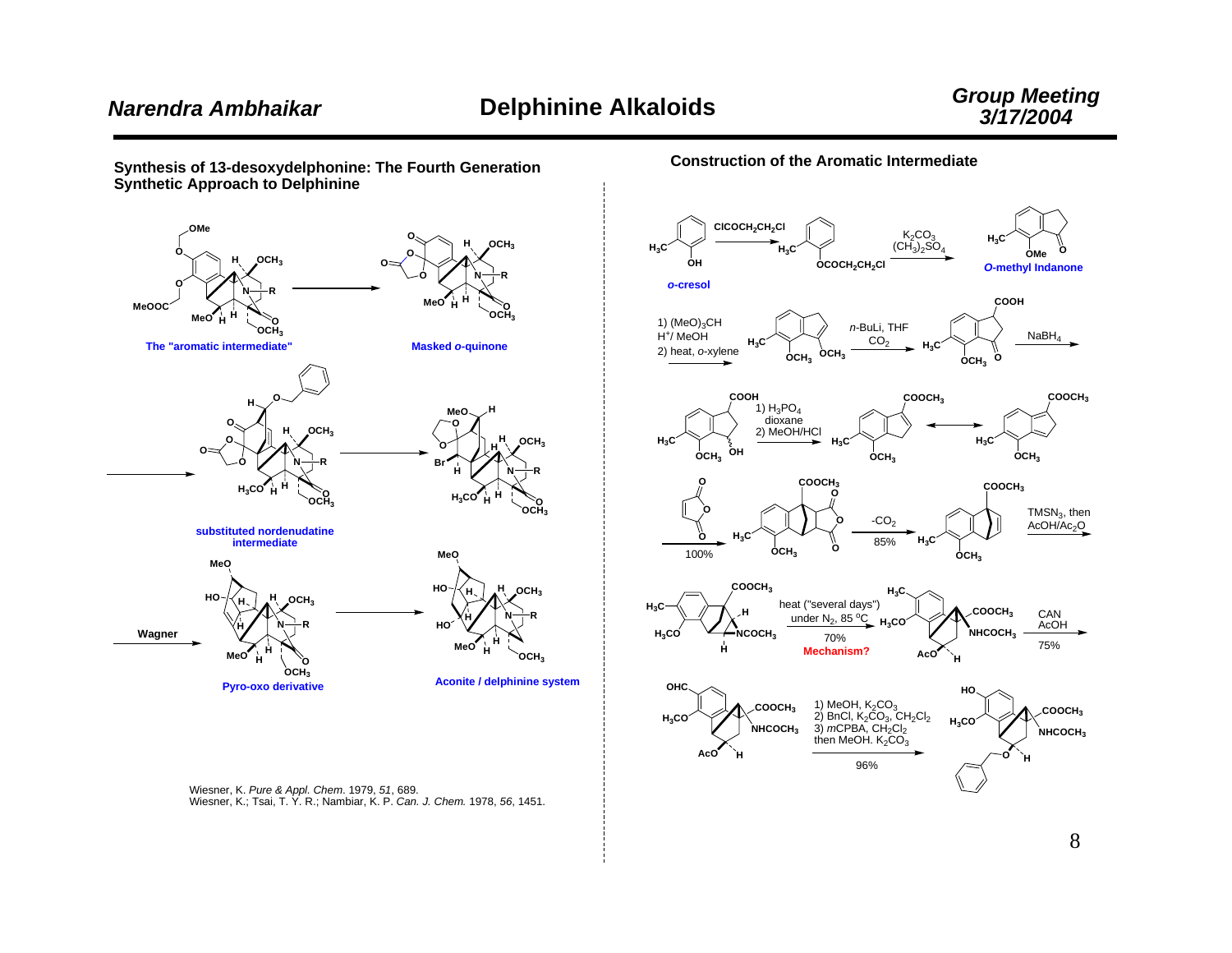## Narendra Ambhaikar

13-Desoxydelphonine...



9